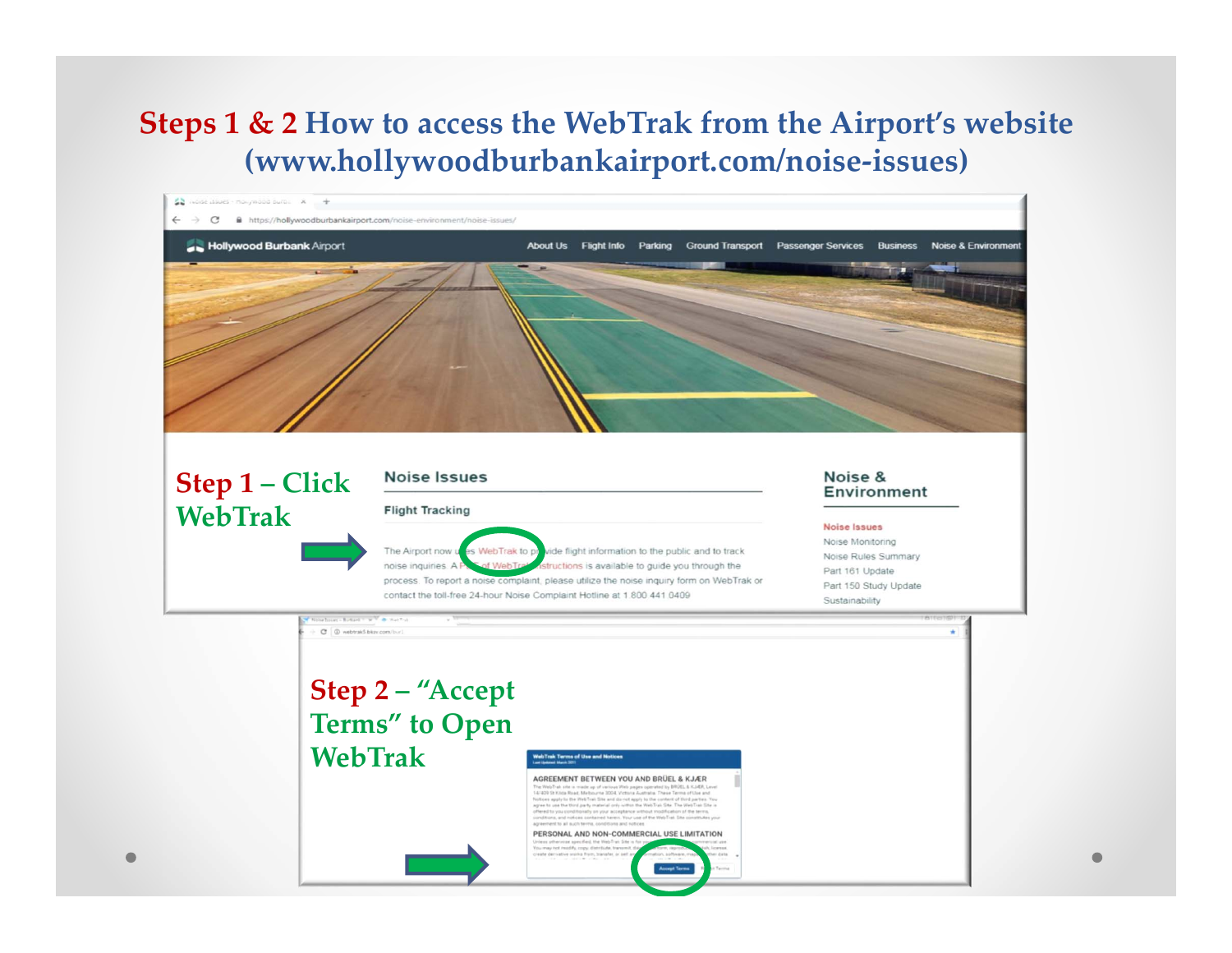## **Step <sup>4</sup> ‐** Welcome to WebTrak

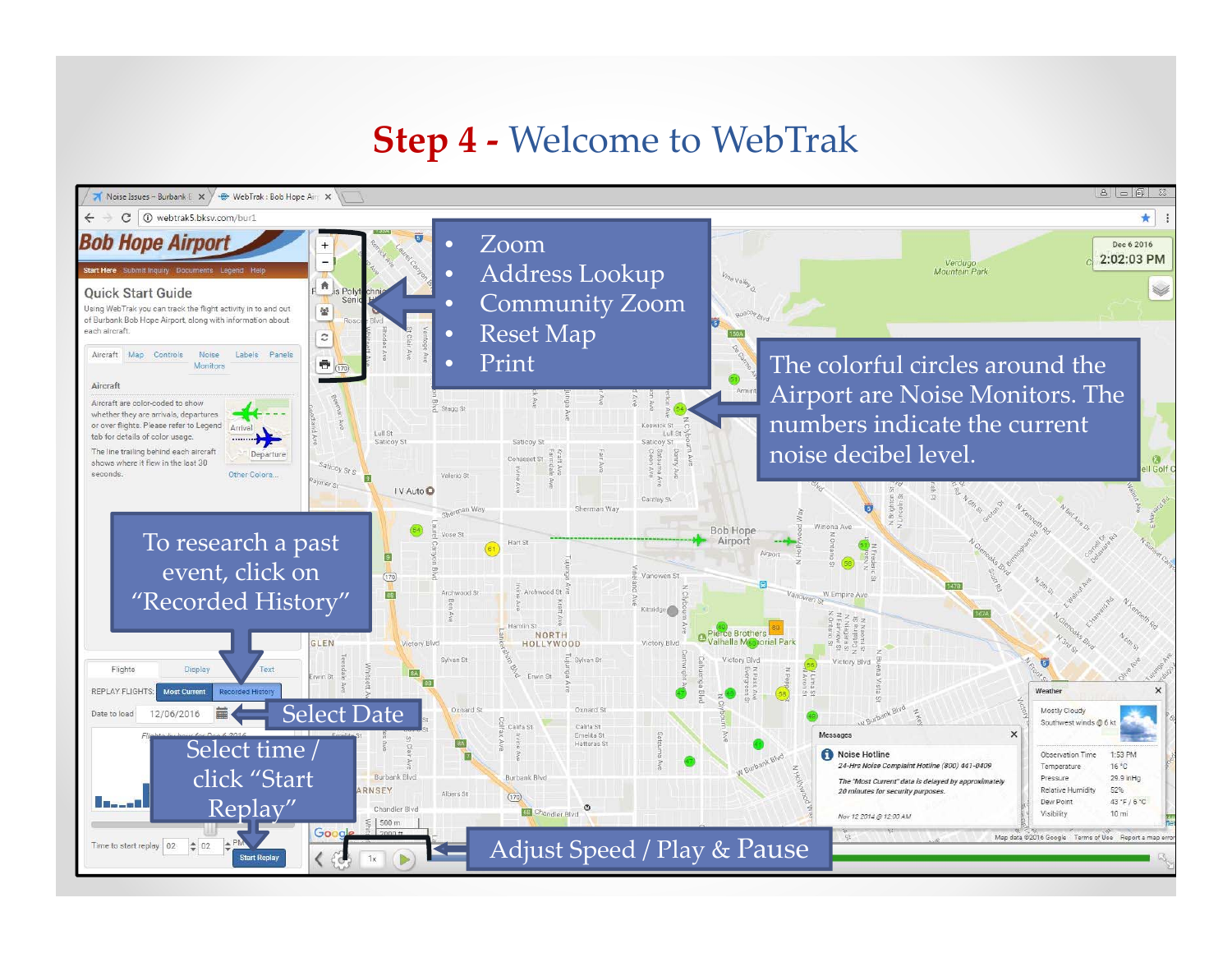### **WebTrak ‐ General Information**

- • Instructions and replay settings are found in the left side panel.
- The map behaves similarly to Google maps.
- •A user can zoom in and out and drag the map around.
- Additional features include noise monitor readings, a weather window, messages to the community, and the address locator.
- Once a time frame is selected, the left side panel can be closed for full map view.
- If air traffic is too slow or too fast, you can adjust the speed of the replay.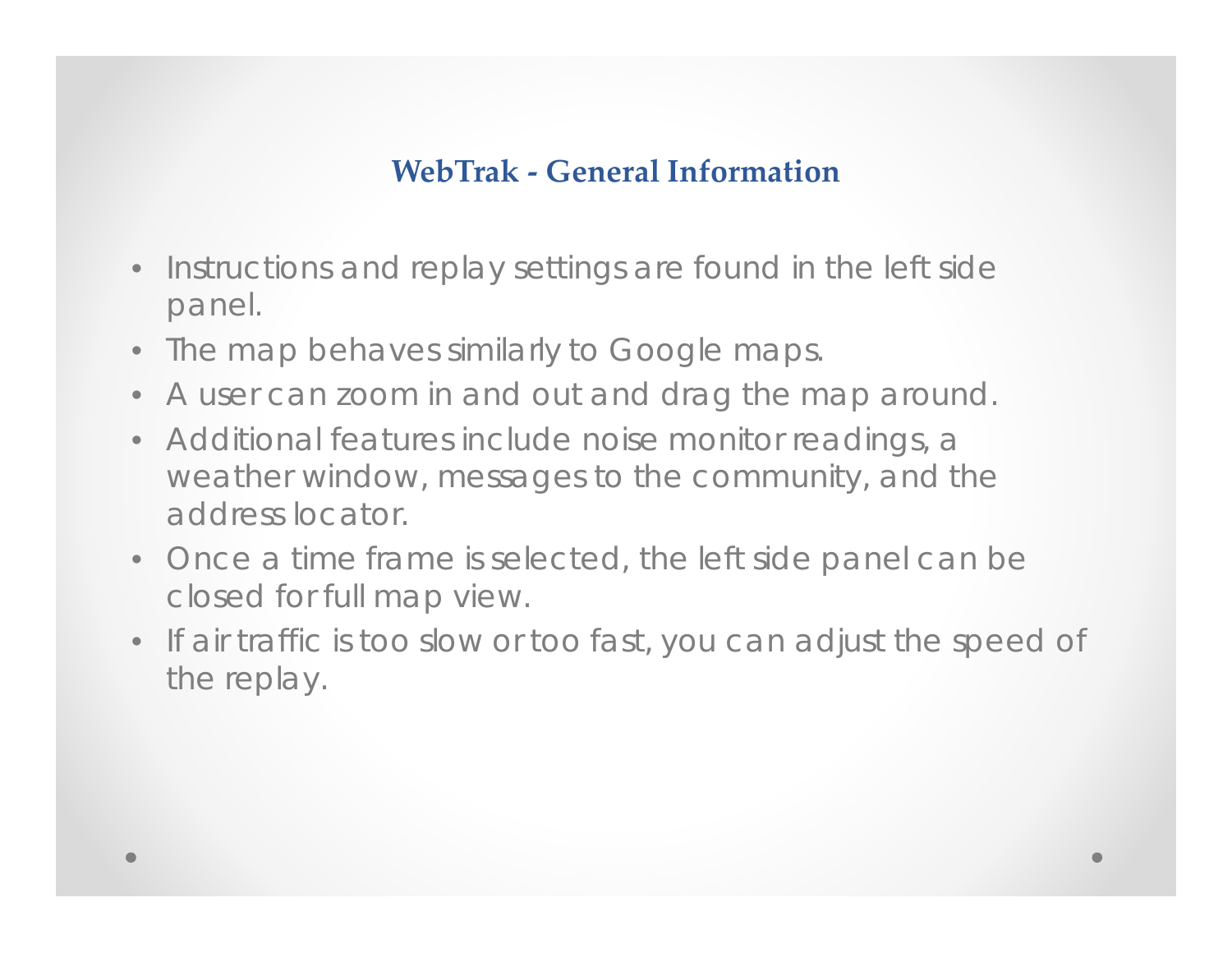# **Step <sup>5</sup> –** Self Investigation

- $\bullet$ Click on the Recorded History button. Recorded History
	- o Select date and time of concern and press the "Start Replay" button
- $\bullet$  Once the flight of concern is on the map, press pause and place your cursor on the airplane icon.
	- o This will display information about the flight such as Aircraft type, Airports (to or from), Altitude, Mode (Arrival or Departure), Height and Flight Id (Aircraft operator).
- $\bullet$  If you click on the moving **airplane icon**, it will give you the same information as above plus 3 additional buttons at the

bottom of that box.



- a. Message button is used to report an aircraft of concern.
- b. Blue airplane button is to see the flight route (track statistic).  $\blacktriangleright$
- c. House button shows the Point of Closest Approach (PCA) to a particular address previously identified on the map using the Address Lookup icon.